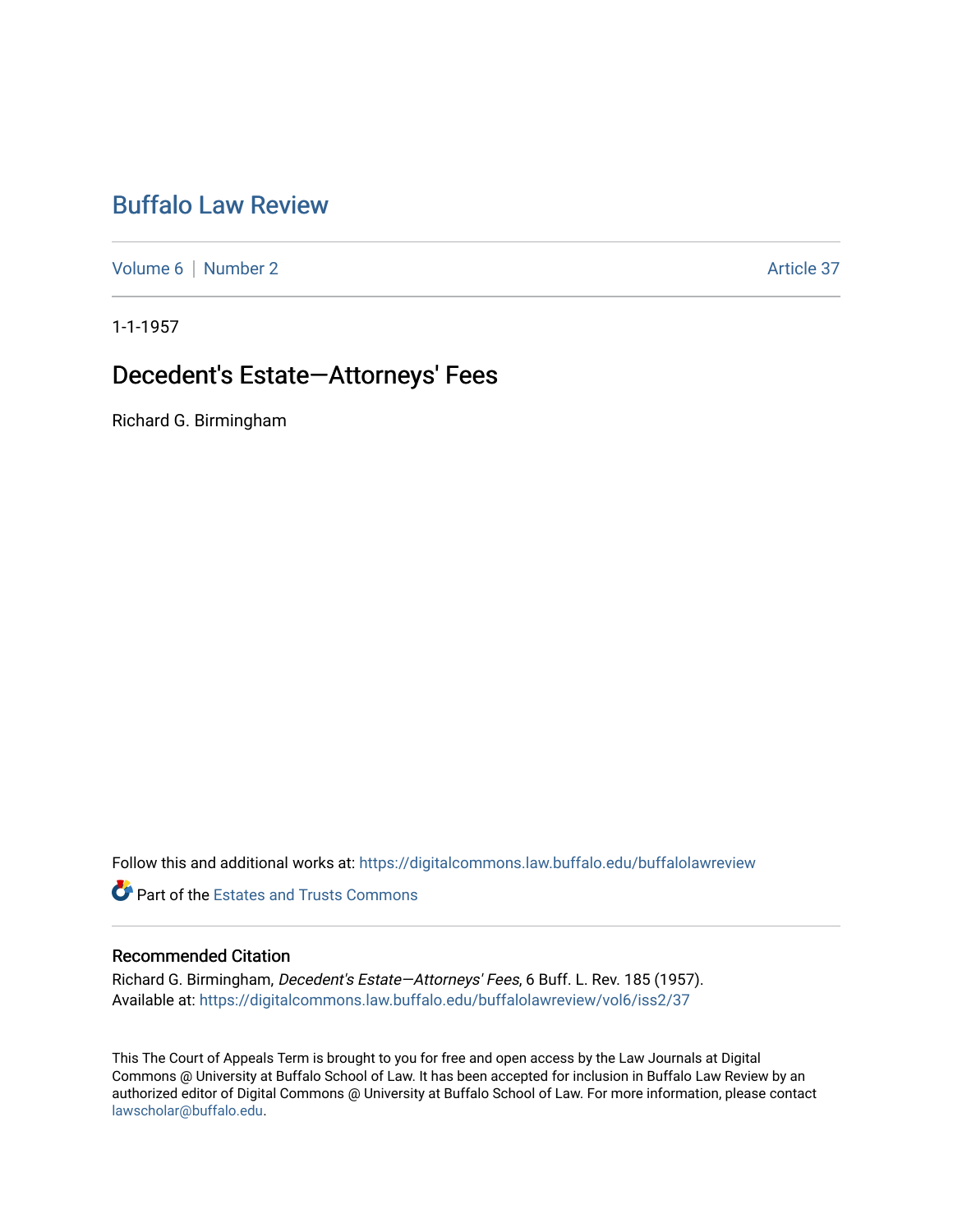#### *COURT OF APPEALS, 1955 TERM*

*Spencer v. Childs* inyolved a somewhat more complex consideration and possessed those indicia sufficient to support an intent to make payment mandatory. Testatrix' language was clear and precise; it was directed to her children; it immediately preceeded the bequest of the residuary estate from which it was to be paid, and it prescribed a payment which was exact in amount and identical with that which testatrix herself had paid previously for sister-in-law's support during a thirteen-year period. All of these pointed not to an ineffectual wish but to an affirmative mandatory direction. Further, the children in fact paid the specified amount to the sister-in-law for two years after testatrix' decease, indicating that they too took the meaning to be mandatory.

These two cases provide a self-evident lesson for the draftsman. In each case, the use of precatory language led to extended litigation, involving time and heavy expense to the parties and to the estates. If precatory expressions must be employed, despite the undesirable consequences which may follow, there should be at least a clear indication whether such wish or desire is intended to be binding.

#### **Attorney's Fees**

*In re Bishop's Estate22* involved a claim by legal counsel for services rendered to decedent. This claim was resisted by the personal representatives who denied that the appellant attorney had been retained by decedent. The services related to a certain piece of realty in which the decedent had an interest as, tenant in common with three others. The four tenants had retained appellant to manage the realty, contracting for an annual fee plus an additional amount for exceptional transactions outside the scope of routine management. Appellant rendered such a service, completing some items during decedent's life, and one after his death.

The appellant must show that he was engaged by the decedent to perform the services sued for or that they were performed with his knowledge or consent or for his benefit.<sup>23</sup> While he need not show a written contract, he must establish his claim by a clear and convincing preponderance.<sup>24</sup> The minutes of the tenants' meetings in this case supported a finding that the appellant was retained as counsel by the decedent for the services performed. Appellant was to receive added compensation for exceptional services rendered, he handled problems relating to exceptional leases referred to him by the tenants; he carried on negotiations with their consent, and he reported monthly on the progress of negotiations. The benefit of

<sup>22.</sup> **1 N.** Y. **2d** 385, **135 N. E. 2d** 578 (1956). **23.** *Matter Of Humfreville,* 6 App. Div. 535, **39 N.** Y. Supp. 550 (1st Dep't 1896); *McGrath. v. Alger,* 43 App. Div. 496, 60 N..Y. Supp. 122 **(2d** Dep't 1899); *In r'e Woodin's Estate,* **31** Misc. 820, 64 N. Y. Supp. 1112 (City Ct. 1900). 24. *Caldwell* v. *Lucas,* **233** N. Y. 248, **135** N. **E. 321** (1922); *In re Ennever's*

*Estate,* **116** Misc. **32, 189** N. Y. Supp. **177** (Surr. Ct. 1921); *In re Otis' Estate,* **<sup>126</sup>** Misc. 741, **215** *N.* Y. Supp. 419 (Surr. Ct. 1926).